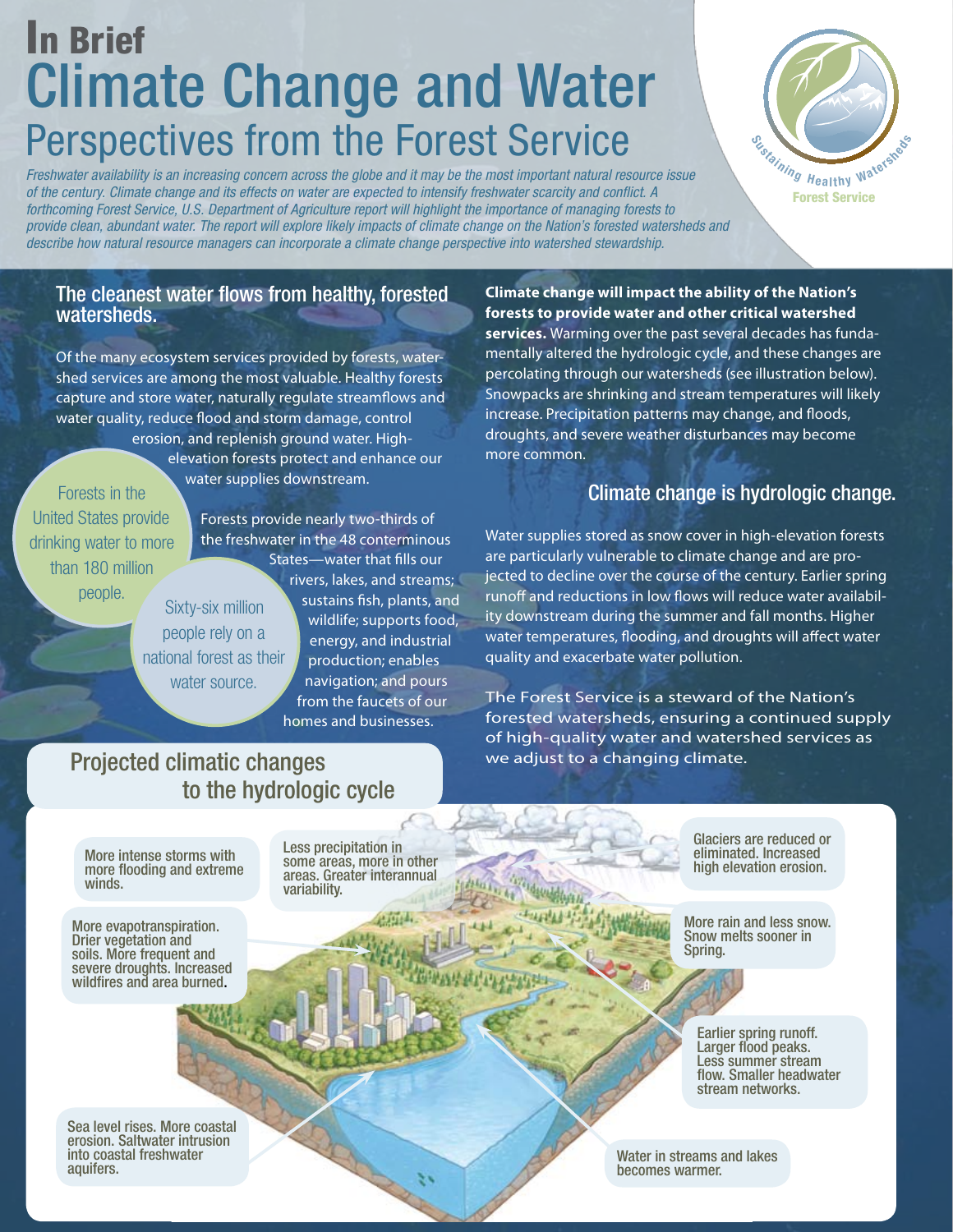Climate change will affect water availability—quantity, quality, timing, and distribution—and other watershed services. It

will affect the people who rely on water for everyday use (see table below).

At least 36 States anticipate water shortages within the next 10 years. U.S. Government Accountability Office, 2003

Forty percent of the world's population will be living in water-scarce regions by 2025.

**Availability of clean drinking water is a critical issue for most people in the world.** Seventy percent of the Earth's surface is covered by water, but less than 1 percent of this amount is freshwater, present on the land surface, in the atmosphere, or in the ground.

A small fraction of the world's freshwater is renewable and available for human use, and this water supply is unequally distributed across the continents. Seasonal differences in precipitation, waterflows, and demand mean that freshwater is not always available when and where it's needed.

Adaptive management is an approach that promotes learning through doing. This approach involves actively making decisions and monitoring results to improve our understanding about the complex systems we manage.

As populations, incomes, and consumption levels increase, people put more pressure on our forested watersheds to deliver the services they want and need. Declining water quantity and quality are becoming common issues, especially where our demands exceed supply. Growing water demands, in turn, put aquatic resources and other services at risk because less water is available to sustain them. Many municipalities, businesses, farmers, and citizens already face difficult decisions about how—and where—to get their water. Future changes in the timing, magnitude, and quality of waterflows resulting from climate change will compound these water challenges.

# Caring for the Nation's forests will help protect watershed services into the future.

We may not be able to precisely predict the extent, location, or timing of climate change impacts, but we can recognize ecosystem changes and respond with flexible and adaptive watershed management strategies. **The following actions will help resource professionals and landowners incorporate a climate change perspective into their work.** 

## Prepare for change

*Preparing now to face future challenges is essential.*

 Managers, planners, and conservation groups can use existing information to identify watersheds and services that are most vulnerable to adverse changes. Planning for change and priority-setting will need to begin with the most vulnerable and highest value watersheds.

Three examples of current and projected climatic changes, their effects on ecosystems, and potential consequences to the supply and delivery of watershed services. Climatic changes are based on current trends and projections from the Intergovernmental Panel on Climate Change Fourth Assessment Report (2007). For all changes, uncertainty is substantial and the geographic variability is expected to be high.  $\uparrow$  = probable increase,  $\uparrow$  = probable decrease,  $\uparrow$  = change

| <b>Climatic Changes</b>                                                                                       | Location                                                                           | <b>Ecosystem Effects</b>                                                                                                                                                                                             | <b>Consequences for</b><br><b>Watershed Services</b>                                                                                                                                                                                                                |
|---------------------------------------------------------------------------------------------------------------|------------------------------------------------------------------------------------|----------------------------------------------------------------------------------------------------------------------------------------------------------------------------------------------------------------------|---------------------------------------------------------------------------------------------------------------------------------------------------------------------------------------------------------------------------------------------------------------------|
| Warmer air temperatures                                                                                       | Widespread<br>Greatest change in mountains and<br>northern latitudes               | ↓ Precipitation as snow; faster and earlier<br>snowmelt<br>↑ Evapotranspiration and primary productivity<br>← Water temperatures<br>↑ Sea level; coastal erosion and saltwater<br>intrusion into freshwater supplies | ▲ Amount, type, quality, and distribution of<br>aquatic habitat and biota<br>▲ Water availability and recreational and<br>cultural experiences<br>$\bigcup$ Water quality and timing<br>Function and operation of existing water<br>infrastructure in coastal areas |
| Changes in precipitation patterns<br>(projected changes vary by location and<br>have substantial uncertainty) | Less winter precipitation at lower<br>latitudes (Southwest, Intermountain<br>West) | $\blacktriangleright$ Snow; changes in streamflow timing<br>↑ Risk of disturbance, e.g., drought, wildfires,<br>insects, disease<br>Vegetation growth; changes in composition                                        | $\blacktriangleright$ Water supplies for people, agriculture,<br>energy, and other uses<br>↑ Water demand, ground water withdrawals,<br>and consumptive use of surface waters<br>$\blacktriangleright$ Fisheries and water-based tourism                            |
|                                                                                                               | More precipitation at higher latitudes<br>(Pacific Northwest, New England)         | ← Streamflow<br>$\triangle$ Vegetation growth and composition<br>Soil erosion and landslides                                                                                                                         | ← Freshwater supplies<br>• Improvements in warm water fisheries                                                                                                                                                                                                     |
| Greater variability in precipitation<br>from year to year<br>More extreme floods and droughts                 | Everywhere                                                                         | ↑ Variability in stream, lake, and riparian habitats<br>↑ Risk of aquatic and riparian species extirpation<br>↑ Soil erosion, stream and lake sedimentation,<br>and landslides                                       | ↑ Uncertainty in water supply<br>↑ Uncertainty for reservoir operations<br>↑ Risk to aquatic habitat and water supply<br>infrastructure                                                                                                                             |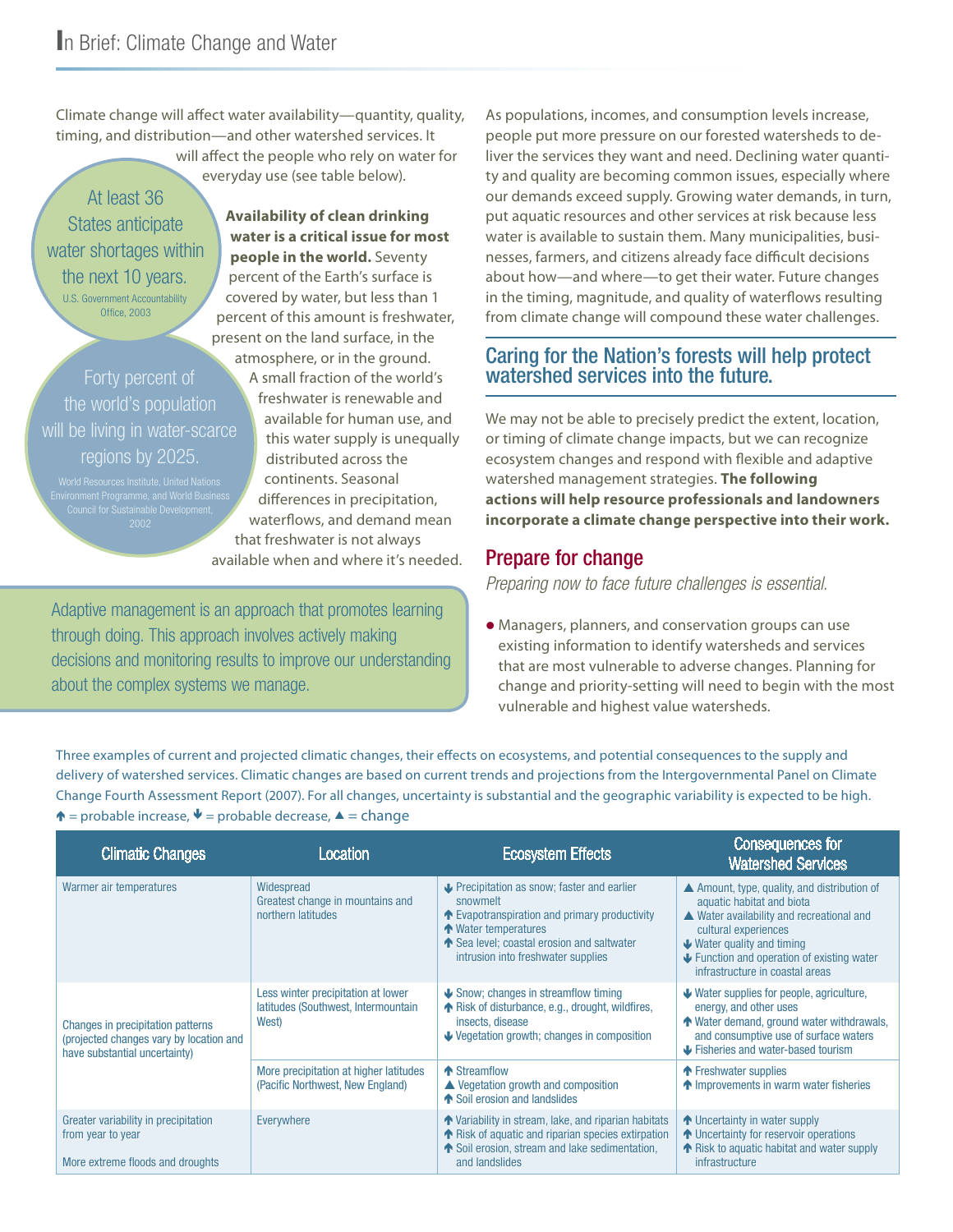- Broad-scale inventories, assessments, and early-warning monitoring can help managers identify trends, anticipate effects, and act quickly to limit loss or reduction in critical watershed services.
- Ensuring that land managers, landowners, and decisionmakers can access people with skills and training in water resources will be important as climate change further complicates issues.

#### Advance and share knowledge about water and climate change

*Together, scientists and managers can provide new information and tools for the management toolbox.*

- New information will be needed to track and evaluate changing watershed conditions, understand the effects of management practices, and forecast quality, quantity, and timing of water supplies. New technologies will be needed to improve data collection. Dynamic, process-based models will be needed to improve climate change projections and evaluate management options.
- National forests and experimental research sites will continue to serve as learning laboratories to help land managers understand interactions between climate and ecosystems, evaluate management options, and test solutions.
- Intensive cooperation between scientists and land managers in both natural and social sciences will promote adaptive management and learning.

#### Manage for watershed resilience and enhance ecosystem adaptability

*Healthy, resilient watersheds are the best insurance policy for a changing climate.*

- Managing wildland and urban forests for a set of watershed services—like high water quality, flood control, and fish habitat—ensures that management and land use decisions are designed to maintain and protect healthy watersheds.
- Public forests will continue to serve as natural reservoirs for high-quality water and as refuges for biodiversity.
- Current management practices applied broadly, more strategically, and in new ways can help watersheds adapt to change. Best management practices protect watersheds that are actively managed, and restoration activities reestablish processes or services that have been lost or are at risk.

Active management will need to...

- Restore meadows, wetlands, and floodplains to improve natural storage, reduce flood hazards, and prolong seasonal flows
- Protect and restore riparian forests to moderate changes in stream temperature
- Remove migration barriers and reestablish habitat connectivity to help species adapt to changing conditions
- Reduce flood and wildfire risks in vulnerable watersheds to prevent erosion and maintain clean water supplies
- Improve or decommission roads to reduce adverse impacts during large storms

# Support entrepreneurial projects and leaders

*New approaches to watershed management will help us meet future challenges.*

- Management approaches will need to be flexible and forward-thinking, with a focus on desired processes and benefits rather than individual species and specific, static conditions.
- Demonstration projects that integrate science and management will foster innovation and provide new information for land managers and the public.
- Emerging ecosystem markets can align economic interests with conservation objectives, and new market opportunities can provide incentives for private landowners to maintain and improve watershed services.

#### .<br>י Vital signs of a healthy, resilient watershed

Resilient ecosystems are those that rebound after disturbance and continue to provide ecosystem services. A healthy, resilient watershed has the capacity to:

- Capture and store rainfall
- Recharge ground water reservoirs
- Minimize erosion losses and protect soil quality
- Sustain and regulate streamflows
- Store and recycle nutrients
- Support natural riparian and floodplain functions
- Provide habitat for native aquatic species
- Resist and recover quickly from floods, fire, insect outbreaks, and other extreme events

*Adapted from: Sprague et al. [eds]. 2006. The State of Chesapeake Forests. The Conservation Fund and the Forest Service.*